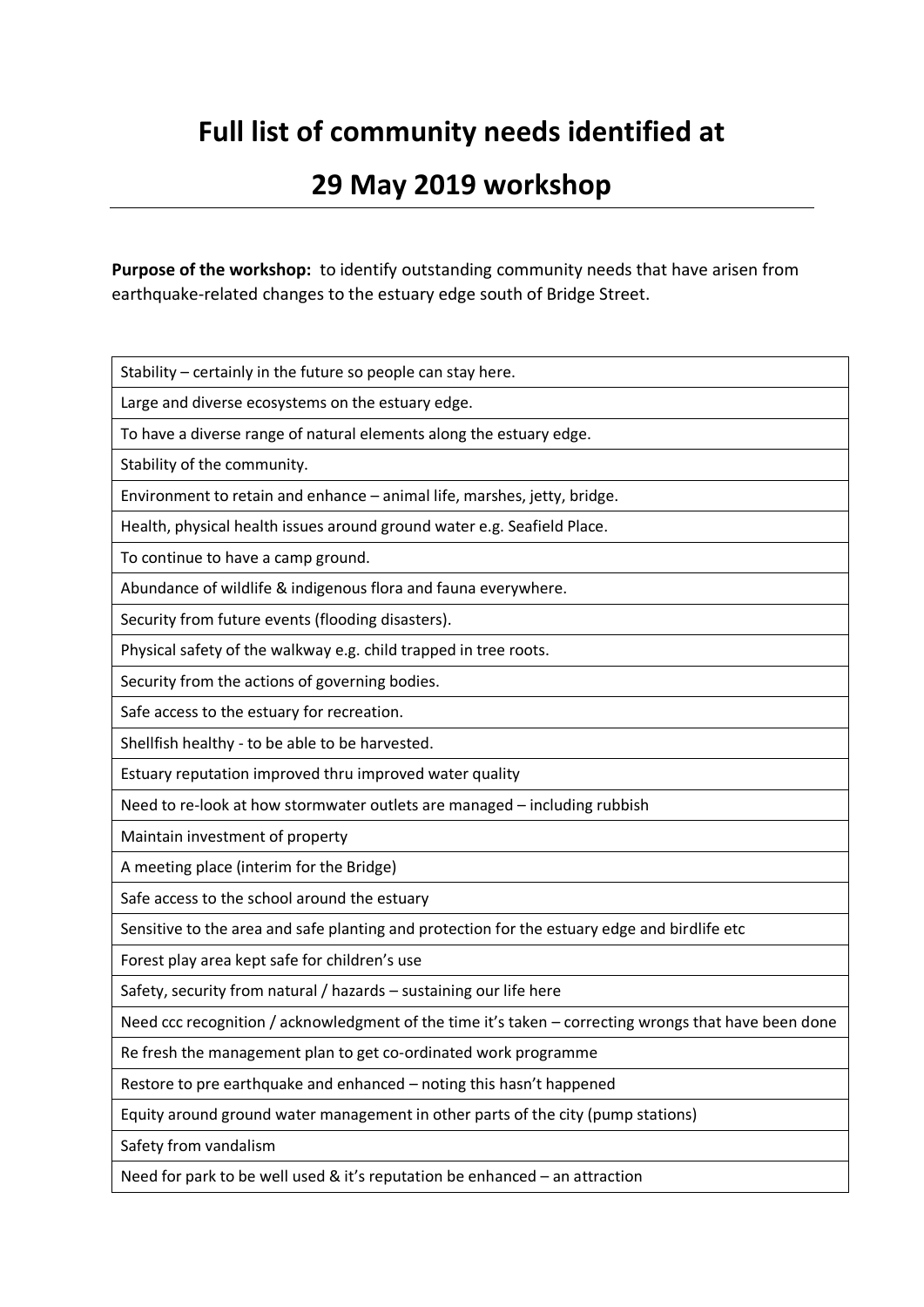Future proofing of earthquake repairs e.g. fit for future – enables adaptation conversation to occur

A can do attitude of the council to give hope and confidence to the community

A need for healing and to move on – for wellbeing

A sense of the future

Sense of equity

Connected to the rest of the city

Regeneration of community assets – shops, community halls, amenities – places for people to gather

50 years flood protection – fit for purpose for the areas

Maintaining wild environment

Providing environments enticing the imaginations of the children and give learning experiences

Protection from land-based activities e.g. storm water (better habitat)

Flood protection for the school including domain (seen as playground) and tennis club (used a lot by school)

Protection from flooding & future viability

Insurance companies to feel comfortable their risk is mitigated

To protect their investment from erosion and for the whole of the park

Maintain intrinsic values

Footpaths are safe – from tree roots – wheelchair access

Accessibility everywhere

Maintain birdlife

Management of freedom camping areas

Security from flooding

Estuary road fixed – accessibility

Insurability

Security protecting our assets and our people

- House
- School
- Shops

Thriving viable community – investment safety

Flexibility of solutions to respond to the different issues across the area – site specific

To protect natural environment

- Beach & estuary need preserving
- God wits
- Natural fauna & flora
- People within environment

Adaptation to climate change

#### Property value retention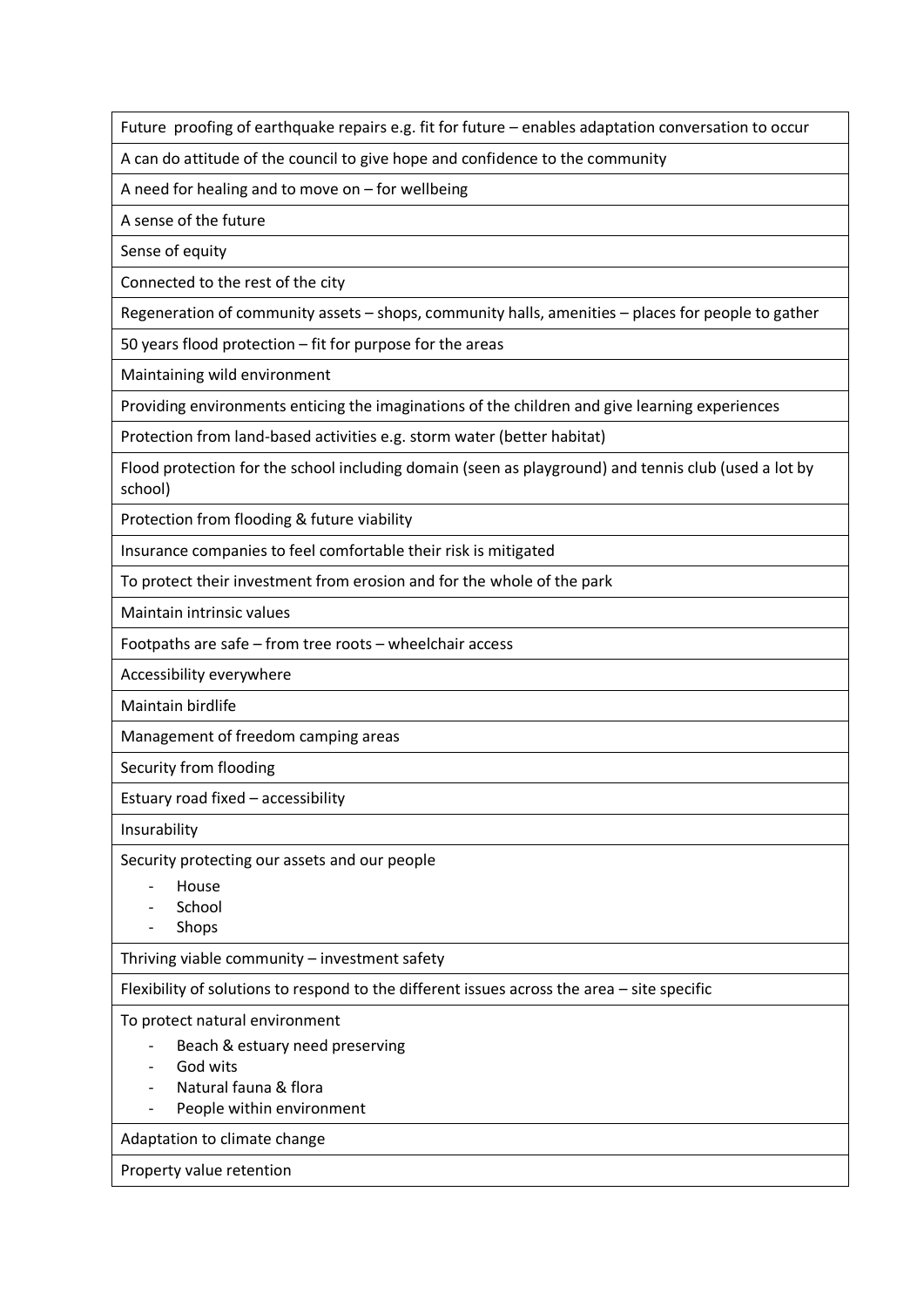Investment in community to increase sense of safety from crime

Personal safety - feeling safe walking in the area

Fit for purpose – site specific recognises not one size fits all

Safety and access to houses

Flood protection at the same level as pre-earthquake

Communicates ability to continue to enjoy living here

Give community hope – improving wellbeing – action that ensures the community has a future

Need to be treated fairly in terms of response to needs

A sense of equity – that the approach & investment are similar to other parts of the city

Estuary edge to be visual pleasing

To have (maintain & enhance salt marsh habitats

- Jellicoe swamp
- Remnants in Southshore
- Bridge St Jetty & mud flats

Flood protection for the assets in the reserve – tennis club, camp ground, school, play centre, yacht club

A viable community future

- Property value retention
- Certainty
- Well being

Being treated equitably to the rest of the city

Protect and respect the natural environment

Earthquake repairs to previous flood protection

Wellbeing and mental health

Amenity

A sense of safety

Flexibility of solution

Insurability

- Insurance market confidence to insure
- Asset / mortgage protection

Estuary edge repair & protection

- Environment
- **Property**
- People

Flood protection

- Give insurance companies confidence
- Peace of mind

Hope

- Commitment to our community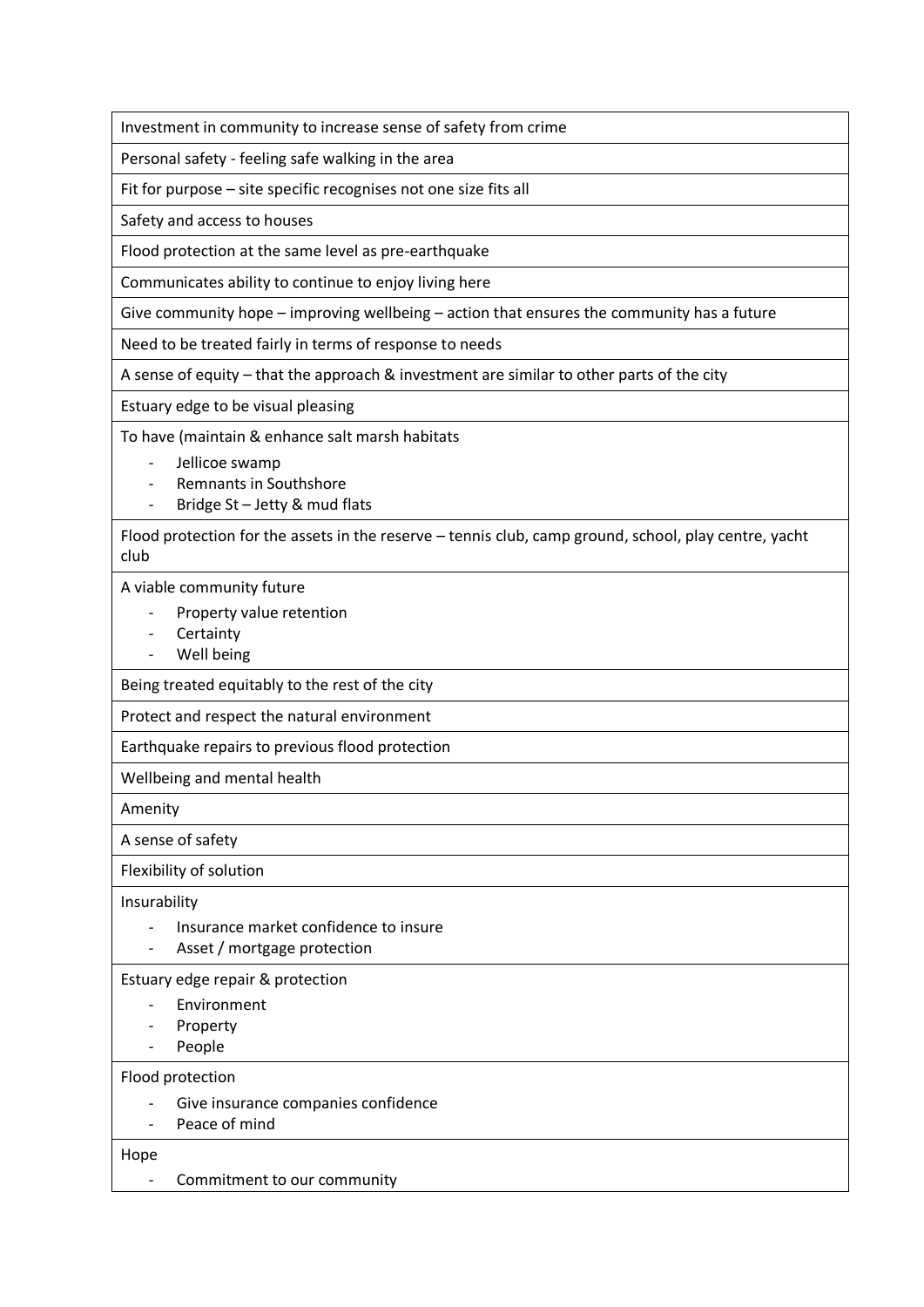- Confidence in our future & being able to live here
- Aspirational projects

Fit for purpose repair recognising it may be different for different areas i.e. site specific

New recreation development

- Allow for future construction & kids bike tracks around playground area in South Brighton Domain

Physical work time scale – not paperwork

Community togetherness

- Keep people here

Rates for Council

People developing their houses, maintaining standards

Insurance affordability

- Cost of living
- Can we afford to live here

Protecting house prices

Retirement Dollars

Protect public assets

Effective protection of the SNBP – to safe guard this community facility – (park)

Protection of the Estuary from bank erosion and silation (shallowing of Estuary – flood issues)

Protection of investments in the area – from clubs, CCC land, residential land, residents properties, businesses, natural environment

Safety – from human interference – vandalism – vehicles

Develop the SNBP as a destination of significance (walking, biking, nature watching, imagine a sculpture park!)

"Aerial" / in South Brighton – Ebbtide Street in flood waters regularly in water

Concerns about flooding on Rocking Horse Road (voiced on social media)

Restore the South Brighton Park amenity lost through loss of foreshore, trees and absence of \$\$ spent on maintenance

Comparable level of service for roads & parks as the rest of the city

Protection of our nature reserve for future use as it's a multipurpose area

Attracting visitors

Recreational attractions / facilities that attract people to the area – short term visitors & long term residents

Access to the Estuary

Recreational & cultural (e.g. fishing, flax harvesting)

Ecological improvement & protection

- (species protection, good habitat – clean water, minimal disturbance)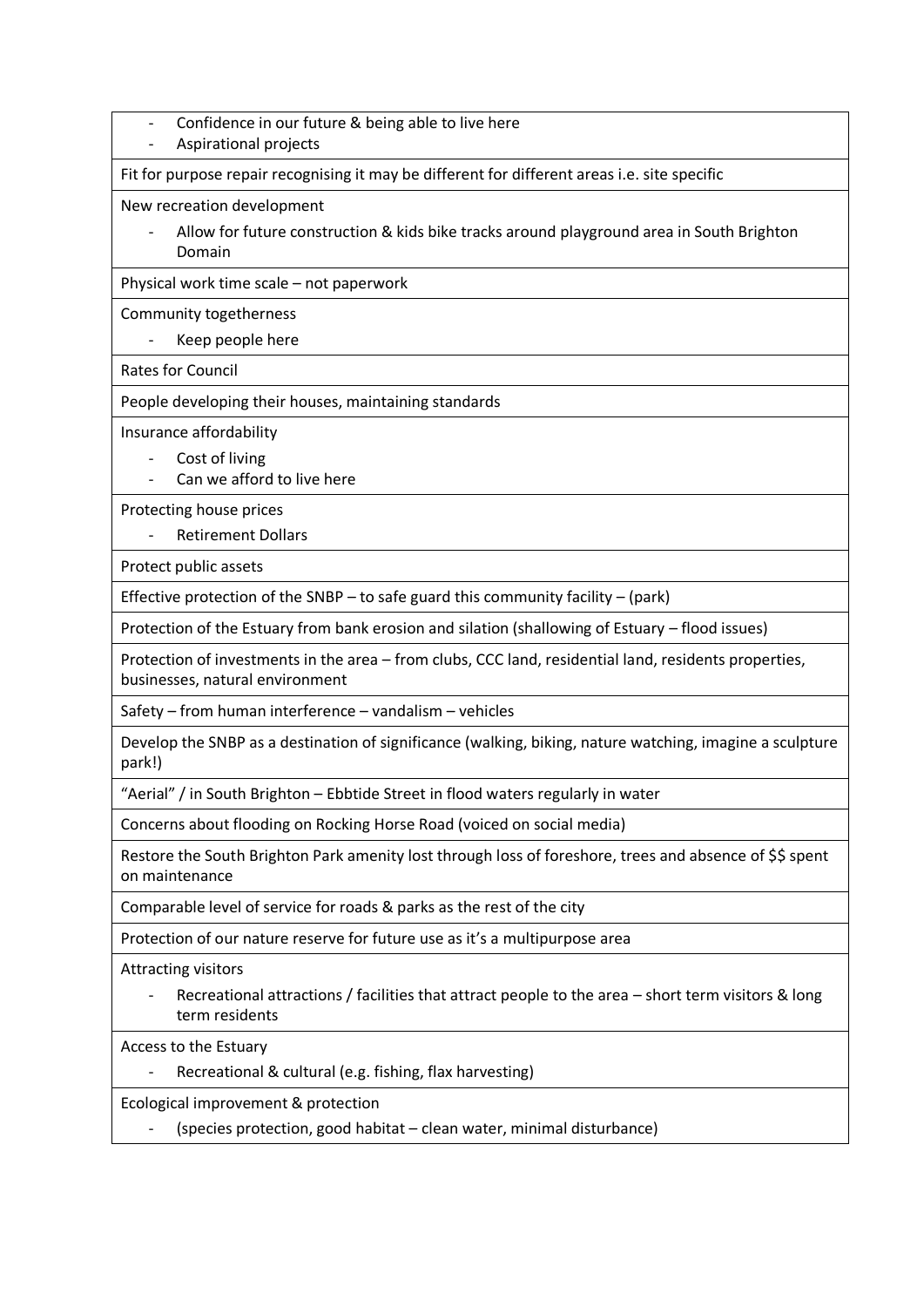Parks & recreation investment to (maintain intensive value) beautify our community at same as rest of city

Accessibility for everybody for recreation / sport

Connected to rest of New Brighton & City

Need to clean up rubbish accumulation along east edge particularly Br St to Yacht club area

Flood protection – SNB Domain

- Repairs to prevent actual flooding of our domain
- Plus repairs to address the threat of flooding to our community assets school, tennis club, camping, play centre

Retain similar character of current estuary edge

- Retain natural wild feel to estuary edge and surrounding area
- Peoples connection to natural environment

Intrinsic value of wildlife as an attractor for local and visitors (Sam Fay's identified need)

Council public acknowledgment of lack of progress in starting to address the South Brighton community concerns.

South Brighton park – master plan refresh – update

Full upfront disclosure by all parties of all reports that will be used in the process to make decisions

Footpaths – safe

• no tree roots, cracks / gaps / tripping

Access for all – wheelchair, push chair, bike, walk. Flood protection currently prevents access.

A community attraction / focal point is sustainability. We've lost other organisations due to earthquakes. My focus on sustaining the community our club caters to all ages / abilities

Restore flood risk to pre EQ level of service (land drainage recovery plan)

Indigenous flora

Many places in Otautahi have a spiritual & historical significance. We need to treat these places with consideration & respect. Toita te Whenua – leave the land undisturbed

Habitat restoration – around the estuary

Identifying a suitable location for establishing of tall trees stand of coastal forest swamp lands species – for future generations

Environment – place for activity

I need to feel safe from inundation from the sea

A storm water system that works at low tide

Connection with other areas part of a wider city network – walk / cycle / access to school

Aesthetic and recreational i.e. retaining estuary views, beautifications

Progress / speed / action & commitment to improving the Estuary edge

Eco & environmentally sensitive – minimal impact on natural environs

Permanent estuary edge protection 50 years

safety

enable adaptation conversation to occur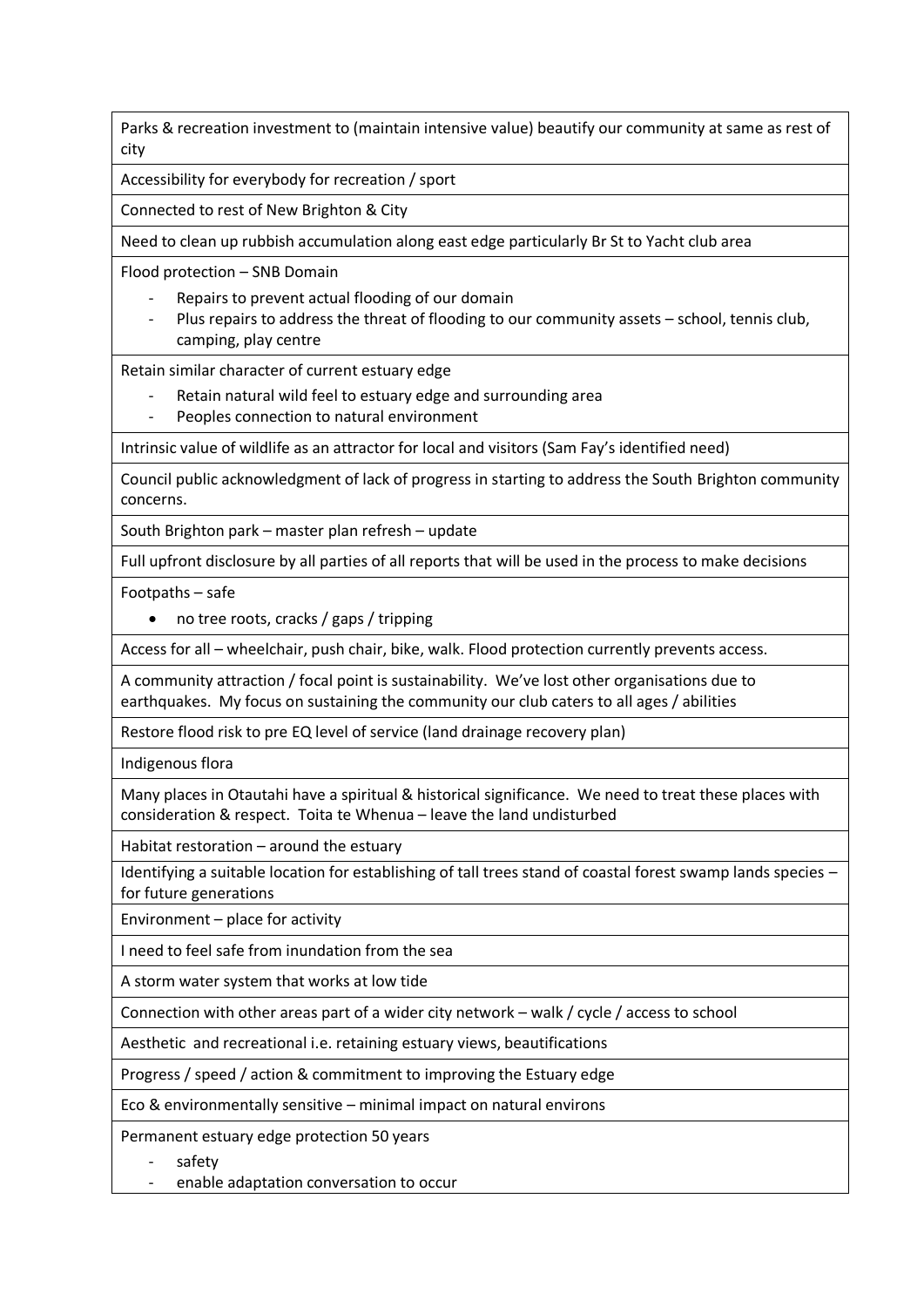a sense of equity

Certainty that play centre facilities persist into the future

protection from flooding

Data via monitoring to inform (future) decision making – confidence in decision making

Bird life in estuary

- Kingfishers, shags, dotterels, wading birds, feeding grounds maintained

- Invertebrate
- Thriving populations
- Fish / spat breeding grounds healthy

Recreational experiences, green space for exploration & restoration

Learning / education – an environment that allows for learning experiences for children

Eco-sytem Health – an environment that attracts bird life, wildlife, aquatic life

Interaction with natural environment – access for interaction and exploration of estuary water, mud flats

Ecosystem resilience

Giving space to space to other species (wet land of international significance)

Maintenance of natural aesthetic values

Security for home owners / business – from the future events – governing bodies – shutting down

Future proofing of a set time period to alleviate risk of natural events

Safe environment – H & S risks of current damage safe for families & people of all abilities to use & enjoy the area

Forest play area – safely accessible from school maintained

Community needs – A can do attitude from CCC – to give hope and confidence that people can continue to live in the community and see it grow

Need future proofed investment in EQ repairs – so that a foundation is built on with we can adapt to give community future certainty and confidence to invest

Flood protection from Yacht club to board walk

- Tennis club / camp ground
- Viable facilities
- Business / insurance / safety

I define estuary edge as the community based here "The east of the estuary"

Equity of degree of stabilisation of land as provided city wide

Local climate change risks identified as 'triggers' are based on empirical science

Safety – via established trees

- Walking, biking

- Maintenance to enable clear view 'safety' when using tracks. For example self-sown Ngaios completely blocking view of tracks - feels unsafe: the large pines dying – wind risk

Protective edge needs to be built from yacht club to board walk @ Ebbtide Street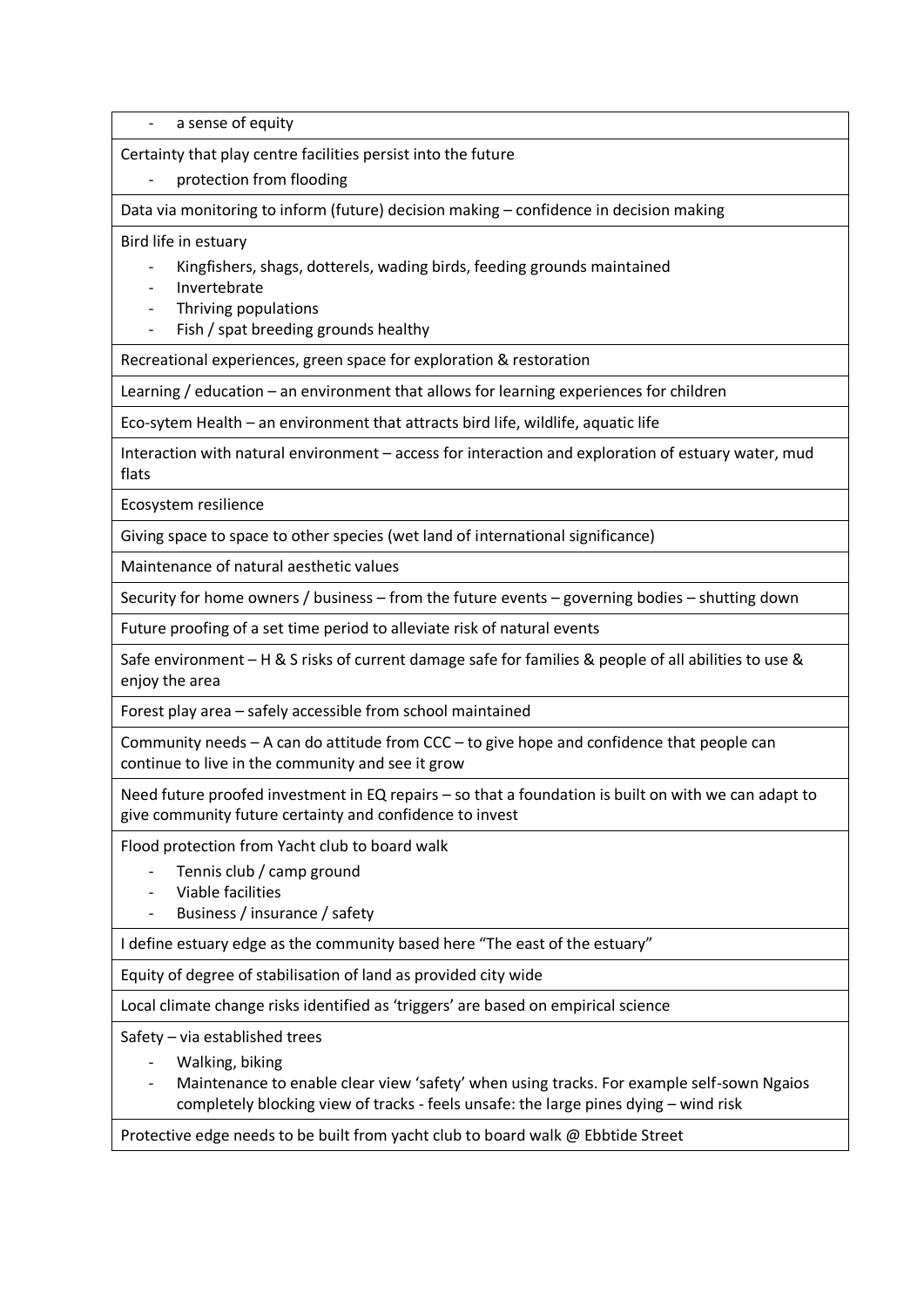Sensitive – safety – planting along edge of estuary to protect / reinstate and enhance ecosystems in Estuary & South Bright Reserve

Cycle / walking track needs to be reinstated – usable by diverse groups, walkers, runners, scooters, bikes, pushchairs

Ensure property LIM hazard notices are based on repaired land flood risk levels

Drainage

- Storm water management
- Surge

Thousands of birds on mud flats feeding between Yacht club and boardwalk need to be able to remain and thrive

Rename the red zone the ono going use of 'red zone' has negative stressful & triggering connotations to the people who live here

Any structure needs to be named appropriately to ensure council accountability – eg bond v levee

Worries about loss of edge of people's land / gardens being eroded by high water levels

Sort out 'The Bach' – commercial title vs builders yard? How

Drawing down / pumping / used citywide to lower risk of flooding from groundwater provided to SS/SN Brighton community

Needs of the community must drive the decision making 'til the end of the process

Adequate storm water / drainage

- **Safety**
- Access to homes

Regeneration

- Lack of shops
- Community assets, tennis club, surf club etc all need help

Safety / security – people & property from SLR to ensure the future is safe, comfortable, economical for the community

Flood protection south of the Bridge Street to be able to secure the future existence of our club

\$\$ economic security

- Insurance of our assets
- Assurance for future

Decisions made must mitigate the increased risk of flooding because of city flood water being deposited in the Estuary at peak storm times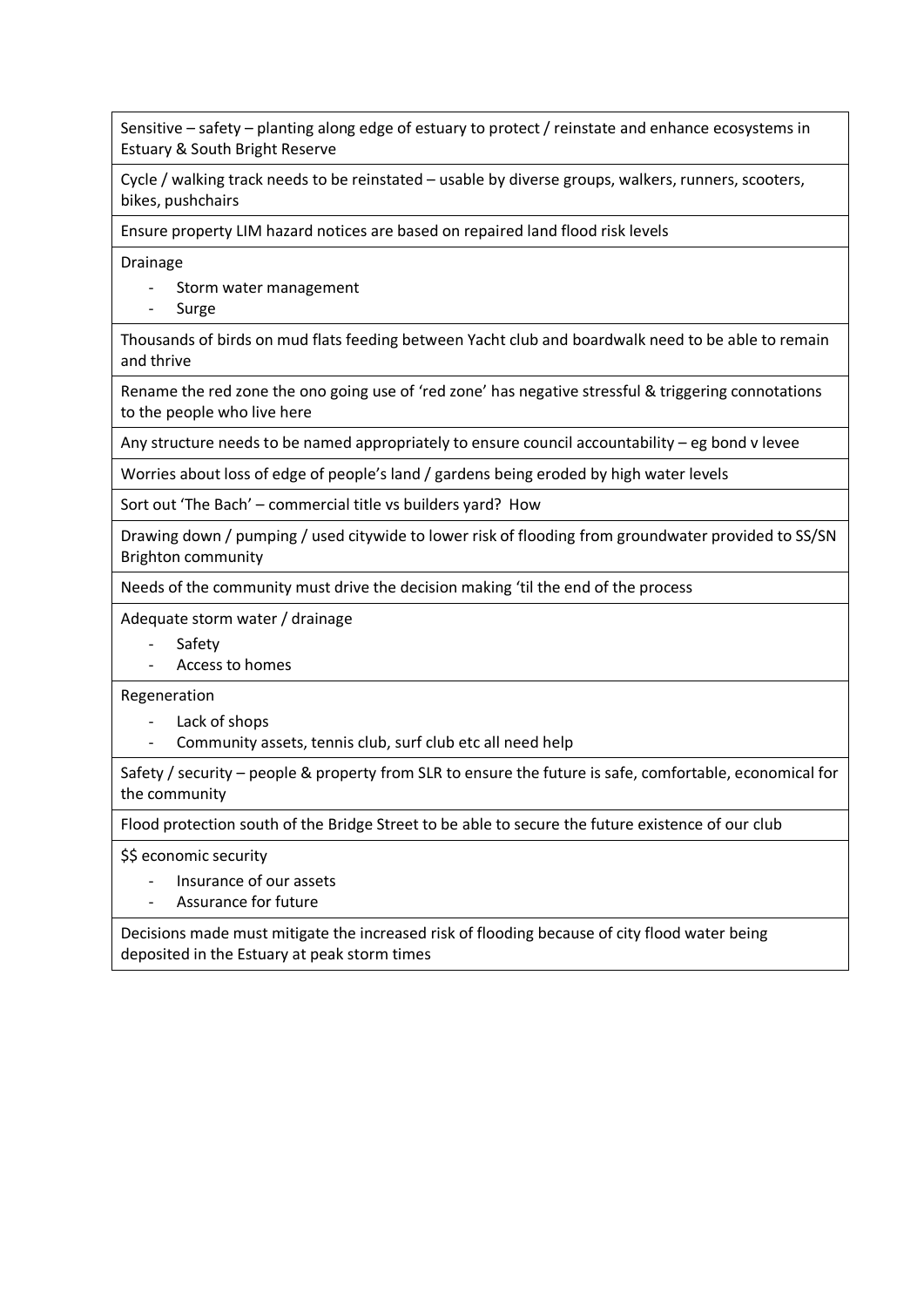# **Full list of community needs identified at**

### **13 June 2019 workshop**

**Purpose of the workshop:** to identify outstanding community needs that have arisen from earthquake-related changes to the area north of Bridge Street.

Need to have information easily available so that people buying houses are aware of the risks.

Need clarity around equity differences across the city.

Address stopbank issues

To be able to get insurance.

Maintenance of area around Bridge Street

Maintenance of roads, footpaths, verges and mowing of stopbank.

To protect equity against flooding

Surety that the current stopbank is safe

Reassessment of risk to life (especially Kibblewhite Street) and appropriate and immediate action if it is intolerable

Stopbank reinstated to prevent erosion on either side - flood protection (Kibblewhite Street)

To put right what happened in the earthquake (land subsidence)

Stopbank maintenance and strengthening

To address vulnerability experienced due to increased flooding

Need for more maintenance of vegetation areas - stopbank from Falcon Street along Kibblewhite Street and stormwater catchment basin

To sort out drainage / stormwater / saltwater inundation / flooding issues (Jevois, Tovey Streets)

Drain flaps not working are a problem of drainage of storm water going back into the river at Kibblewhite Street and Tovey Street.

To be able to continue to get insurance for biggest assets (business and house)

To raise the wellbeing of the South Brighton community

The need for equity with regards to addressing EQ legacy issues - important for mental health

To form a 'truth and reconciliation committee' - clear definition of stopbank. Assess stopbank riskto-life using ISO31,000 standard as specified in the CDEM Act).

To investigate earth under the stopbank (flood protection - Kibblewhite street).

Connectivity - adding amenities like cycle tracks along top of stopbanks along estuary. Add value to the area (increase visitors). It would be visually and mentally healing.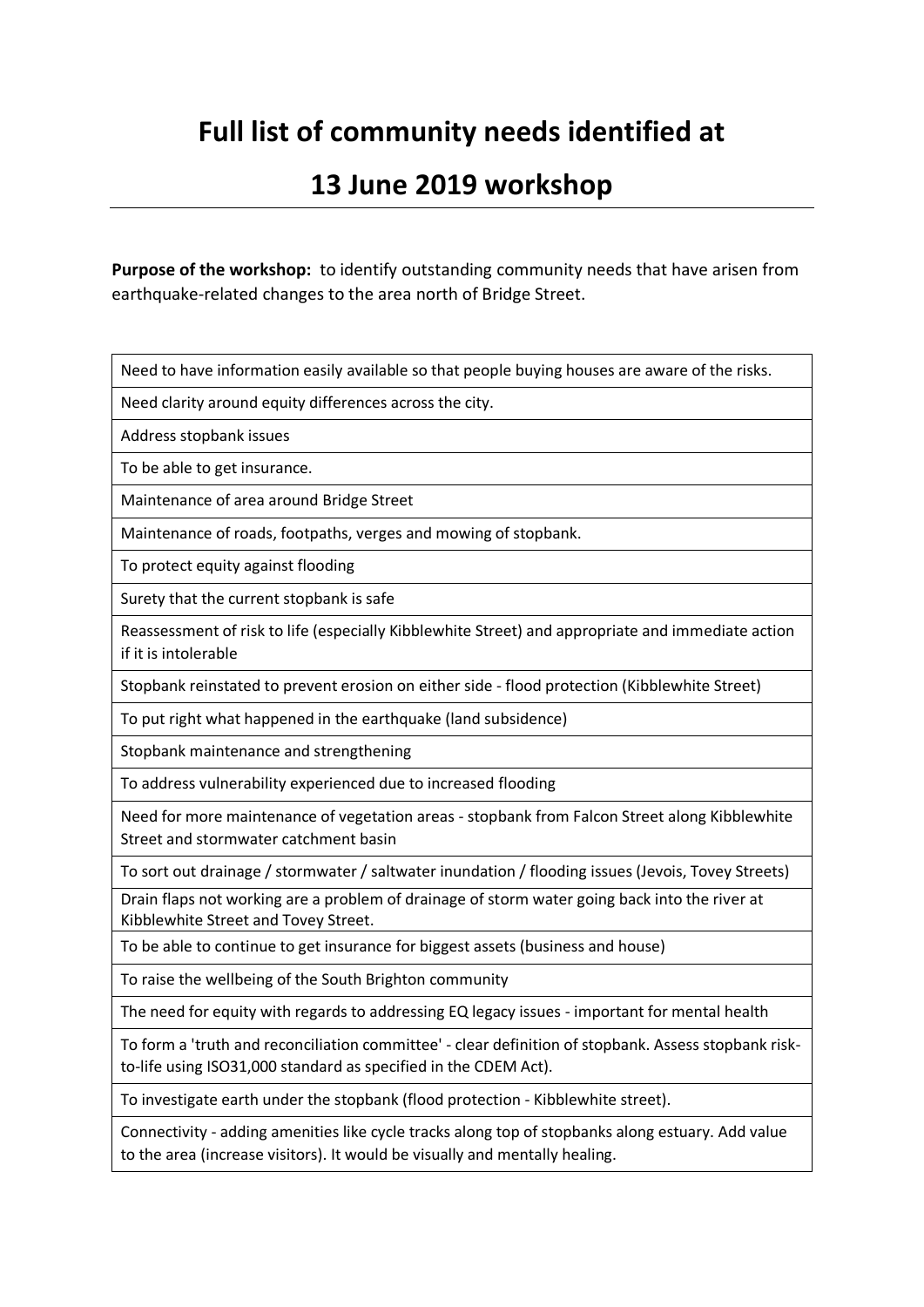Certainty of the commitment of CCC and honesty about where we stand

Apology from Regenerate Christchurch and Council so the community can move forward

Accessibility - more public transport connections

Support in dealing with outstanding insurance issues

More kid-friendly eco-activities in the area along the estuary and Southshore. A Youth Estuary Group.

Shops - Estuary Road, Bridge Street, Union Street. Need for community gateway points

Business need - business is an essential part of any community. Businesses need to be confident they are making a sound economic investment in the area. Will I be able to continue to insure my business? Is there gong to be a community to serve?

Council to consider allowing alternative housing developments - tiny house communities.

For the footpath to continue along Bridge Street all the way to the reserve - safety concern for pedestrians.

To be able to continue to live in my rental property without landlord losing interest in their investment properties - house value declines - selling

Need for clear information, for example stability of the land in the event of another earthquake, especially in light of high ground water. And monitoring to keep an eye on that issue.

Release groundwater data for the whole city, for context.

Robust evacuation plans

To feel safe for mental wellbeing

Community needs honesty about the future-proofing of the land from the Christchurch City Council

What happened about the hazard notices? Some honesty would be appreciated and needed.

Confidence that infrastructure is adequate / fit for purpose and controls risk to same level as pre earthquake

Community needs certainty and confidence in commitment to repairs and maintenance. This would provide security.

Loss of equity values = more rentals = 'slumification'. People's equity needs to be protected by providing protection against flooding and erosion. How? Retreat from front line.

'Slumification' - people's assets / equity needs to be protected. We need Council to give a commitment to upkeep core infrastructure and services.

Reinstate ability to bike from Ebbtide Street into town, as we did pre-earthquake.

A level of repair that gets us back to the level of risk pre-earthquake.

Commitment from the Council for continuing investment in our suburb.

Flood protection at the estuary edge built to the same level of flood protection provided to other estuary edge suburbs and communities.